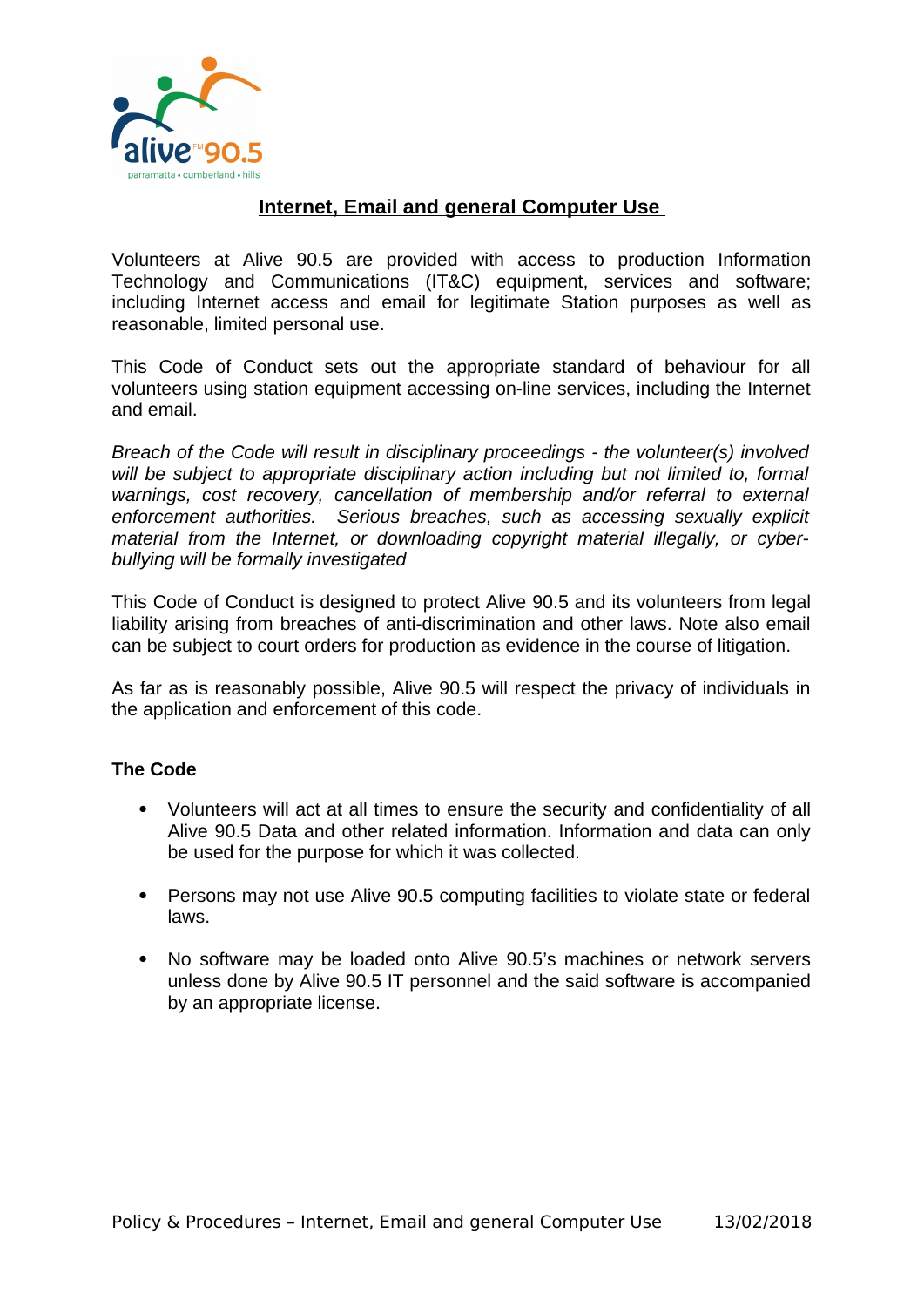

- The user acknowledges that all user data stored on the Alive 90.5 network may be used or reviewed or archived or deleted at the discretion of Alive 90.5 management. Note that deleting files or emails does not necessarily remove them from archives and backups.
- Permission from Station management may be sought, and will not be unreasonably withheld, to use the Internet for study, research or for other not-forprofit purposes deemed reasonable. Once formally approved, the scope of this work will be considered "legitimate activities" for the agreed timeframe.
- Do not use Station airtime and it's IT&C resources for activities unrelated directly, or indirectly, to legitimate Station purposes. This includes activities that may have the potential, or even the reasonable perception, for conflict of interest. Where there is doubt, volunteers should seek counsel by writing to the Station board or raising the matter at a members' meeting.
- Do not use the Station's Internet or email to send defamatory, threatening or obscene messages to other volunteers or to anyone outside the organisation.
- Do not use the Station's Internet or email to send racially and or sexually harassing messages or other illegal communications to other volunteers or to anyone outside the organisation.
- Do not download, retrieve or send sexually explicit, racist or otherwise discriminatory or illegal material from the Internet or from email at any time while at the premises, or while using Station IT&C equipment or services outside of work premises via remote access.
- Do not send chain mail in any format, including email.
	- Do not, without express authority, access (hack) any computer, whether owned by the Station or by any other organisation. This behaviour is illegal, leaving volunteers liable to criminal prosecution as well as disciplinary action by the Station.
	- Do not use another volunteer's access credentials or passwords to gain unauthorised access to the Internet or on-line services